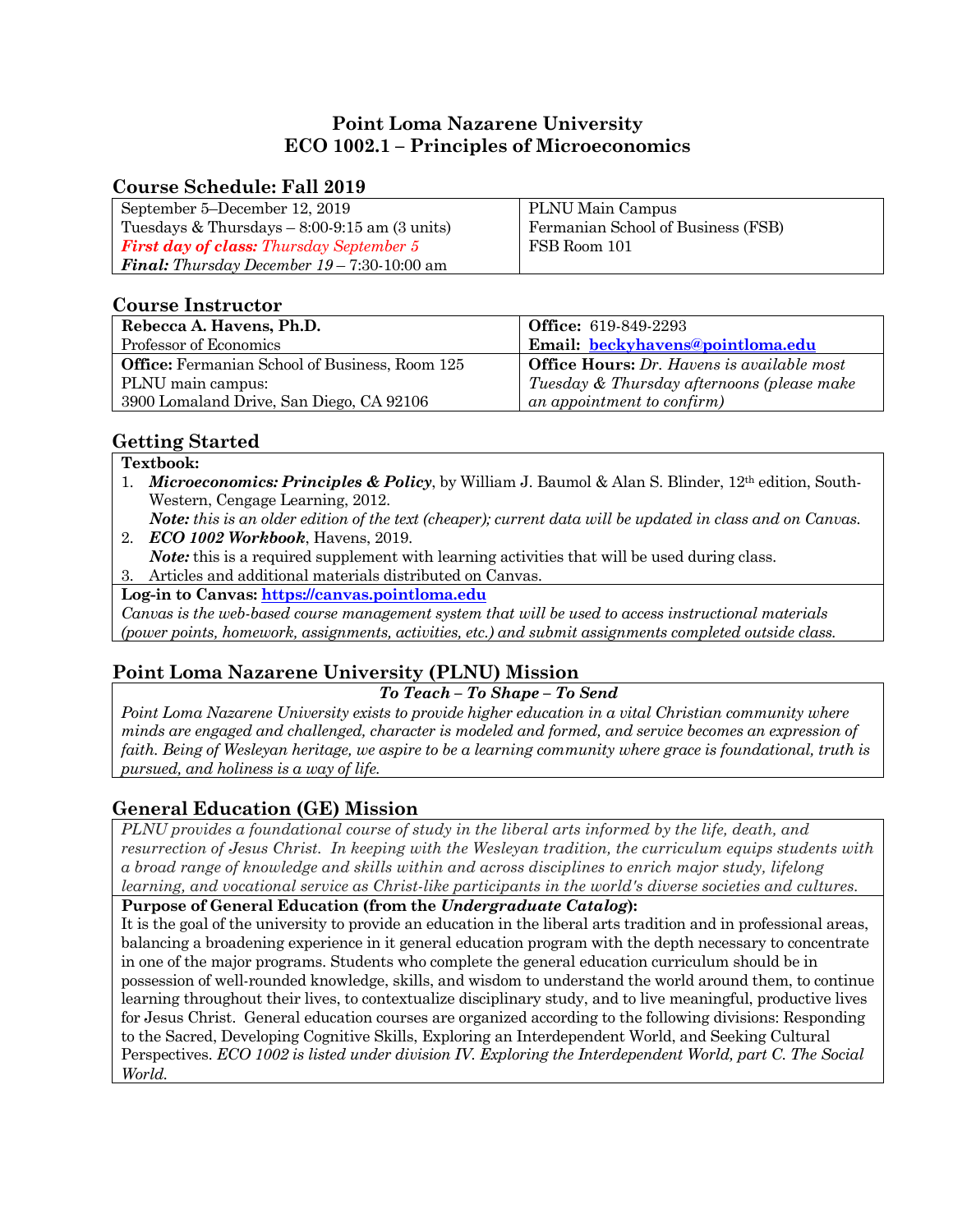## **Fermanian School of Business (FSB) Mission**

*More than the bottom line – business education to change the world. To provide the world, business leaders who demonstrate Christlike character.*

### **Course Information**

#### **Catalog Description:**

#### **ECO 1002 (3) PRINCIPLES OF MICROECONOMICS-GE (General Education)**

This course provides fundamental principles governing production, distribution, and exchange of wealth with emphasis on current economic problems, for business majors. Topics include consumer choice theory, decision-making of firms based on costs and revenues, income determination and distribution, market structures, market failures, the economic role of government, and globalization. *Prerequisite: Mathematics 0099 or equivalent.*

**Purpose of the Course:** This course will prepare the student in the basic principles of microeconomics, the study of individual decision-making units—consumers and firms. Microeconomics provides a systematic way of viewing individual behavior, economic behavior, and public (social) issues. It provides a way to understand individuals' activities as they decide what actions are in their own best interests, and how these millions of decisions are coordinated by a free market mechanism. In addition, the course will apply economic thinking to real world issues and events, including consumer and producer behavior, free market capitalism and its failures, comparative economic systems, the role of government, market regulation, poverty and inequality, pollution, politics, and globalization. The ways in which Christians might respond to economic issues will be considered as important topics are discussed. Understanding economic systems and human behavior, applying economic thinking to current events, and questioning all of these within a context of Christian faith, will all be important contributions of this course to general education.

**Course Credit Hour Information:** In the interest of providing sufficient time to accomplish the stated Course Student Learning Outcomes, this class meets the PLNU credit hour policy for a 3 unit course delivered over 15 weeks. Specific details about how the class meets the credit hour requirement can be provided upon request.

### **General Education Learning Outcome (GELO)**

*Critical Thinking: Students will be able to examine, critique, and synthesize information in order to arrive at reasoned conclusions.*

#### **FSB Program Learning Outcomes (Core PLOs)**

Students who complete the program in Business Administration will be able to:

- 1. Exhibit general knowledge of theories and practices in the core areas of business.
- 2. Critically analyze and apply business knowledge to solve complex business situations.
- 3. Demonstrate effective business communication through both written and verbal means.
- 4. Formulate decisions informed by ethical values.
- **5.** Collaborate effectively in teams.

# **Course Learning Outcomes (CLOs)**

Students who complete this course will:

- 1. Know the fundamental economic theory of consumer and producer behavior.
- 2. Recognize and analyze market structures and consider their implications for efficient resource allocation.
- 3. Explain and apply fundamental tools of economic thinking to everyday situations.
- 4. Exhibit an understanding of market failures in a capitalist economic system and construct potential solutions.
- 5. Use economic thinking, Christian values and ethical perspectives to evaluate important social problems.
- 6. Discuss the relationship between faith and economic concepts through written work.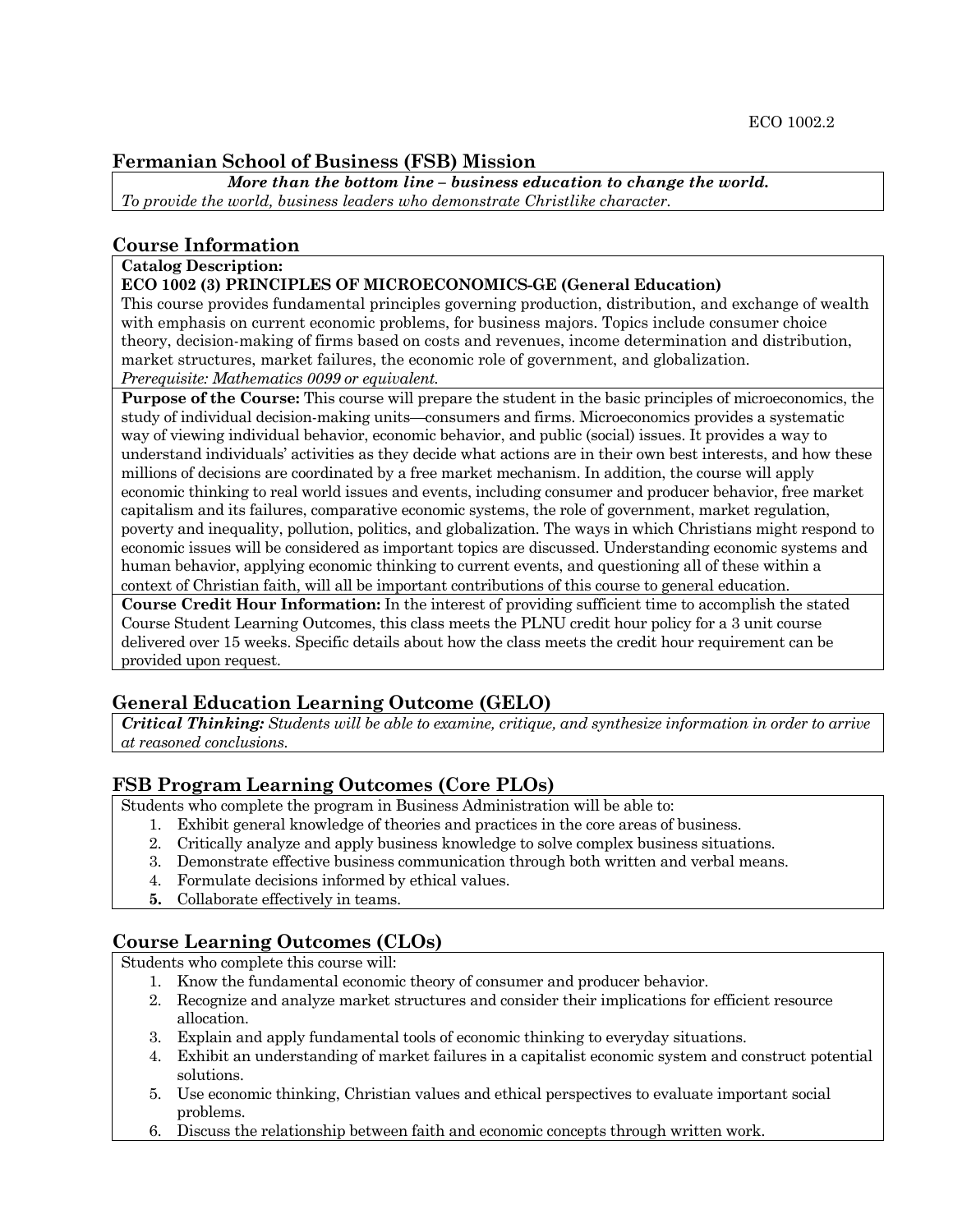### **Course Philosophy and Expectations**

**Class Time:** The instructor will utilize a variety of teaching methods, including presentation, discussion, open-ended questions, interactive exercises, and faith reflections. Dr. Havens believes that students should be active participatory learners, not passive inactive observers. Wrestling with questions relevant to economic issues will engage students in important current events while sharpening their economic analysis (critical thinking) skills. Understanding principles of economics is a first step in beginning to grapple with tough social issues. Since some social issues are quite controversial, the classroom environment must be a safe space to have an open dialogue about what matters, and to develop defensible reasons for one's way of thinking, but not to force students into one particular perspective. Students must be open to learn, clarify the logical flow of thought, and align their thinking to economic principles and factual data. The professor will foster a classroom environment of hospitality and grace, inquiry and objective evaluation, maturity and respect for diverse viewpoints, and openness to thoughtful dialogue.

**Class Attendance:** Regular and punctual attendance at all classes is considered essential to optimum academic achievement. If the student is absent from more than 10 percent of class meetings, the faculty member can file a written report which may result in de-enrollment. If the absences exceed 20 percent, the student may be de-enrolled without notice until the university drop date or, after that date, receive the appropriate grade for their work and participation. See Academic Policies in the Undergraduate Academic Catalog.

**Preparation for Class:** It is imperative that students come prepared to discuss readings and think critically about the concepts from the reading. Students will be expected to have read the assigned material before coming to class, know the economic facts, and at the same time be open to dialogue about alternative perspectives. Students should be able to defend their viewpoint while giving hospitality to classmates and authentically listening to others' viewpoints. Every student will be expected to come to class prepared to intelligently engage in dialogue after reading the assigned material.

**Expectations:** An average student will spend between six to nine hours per week outside class devoted to preparing for class and doing assignments, depending upon his/her reading comprehension speed. Regular class attendance should be made a high priority. However, if a student has an unavoidable illness or emergency he/she should notify the professor, review instructional materials on Canvas, and request permission from the professor to make up any missed assignments.

**Professional Behavior:** Students are expected to adhere to the highest level of professional conduct at all times. This includes respect for one another and diverse viewpoints, being engaged and focused on the activities of the course while in class, honesty and integrity, timeliness, self-control and mature leadership. Laptop computers may be used during class only if they contribute to a student's engagement in course instruction, help students focus on class, and do not become a distraction. Students are responsible for all classroom announcements and activities. Maturity to openly consider others' viewpoints and objectively evaluate alternative perspectives will be necessary elements of each class. Every student's viewpoint will be treated with seriousness and respect by the professor and by all classmates.

**Christian Responsibility:** The Wesleyan Christian tradition, upon which PLNU is founded, encompasses a serious concern for social and economic justice, and compassion for marginalized populations. Critically evaluating alternative perspectives through the use of objective thinking tools is extremely important for all individuals who care about the future of our world, but it is particularly relevant for Christians who have foundations in the Wesleyan tradition. In addition, an understanding of how social justice intersects economic issues prepares each of us to evaluate diverse economic perspectives and the public discourse in the news.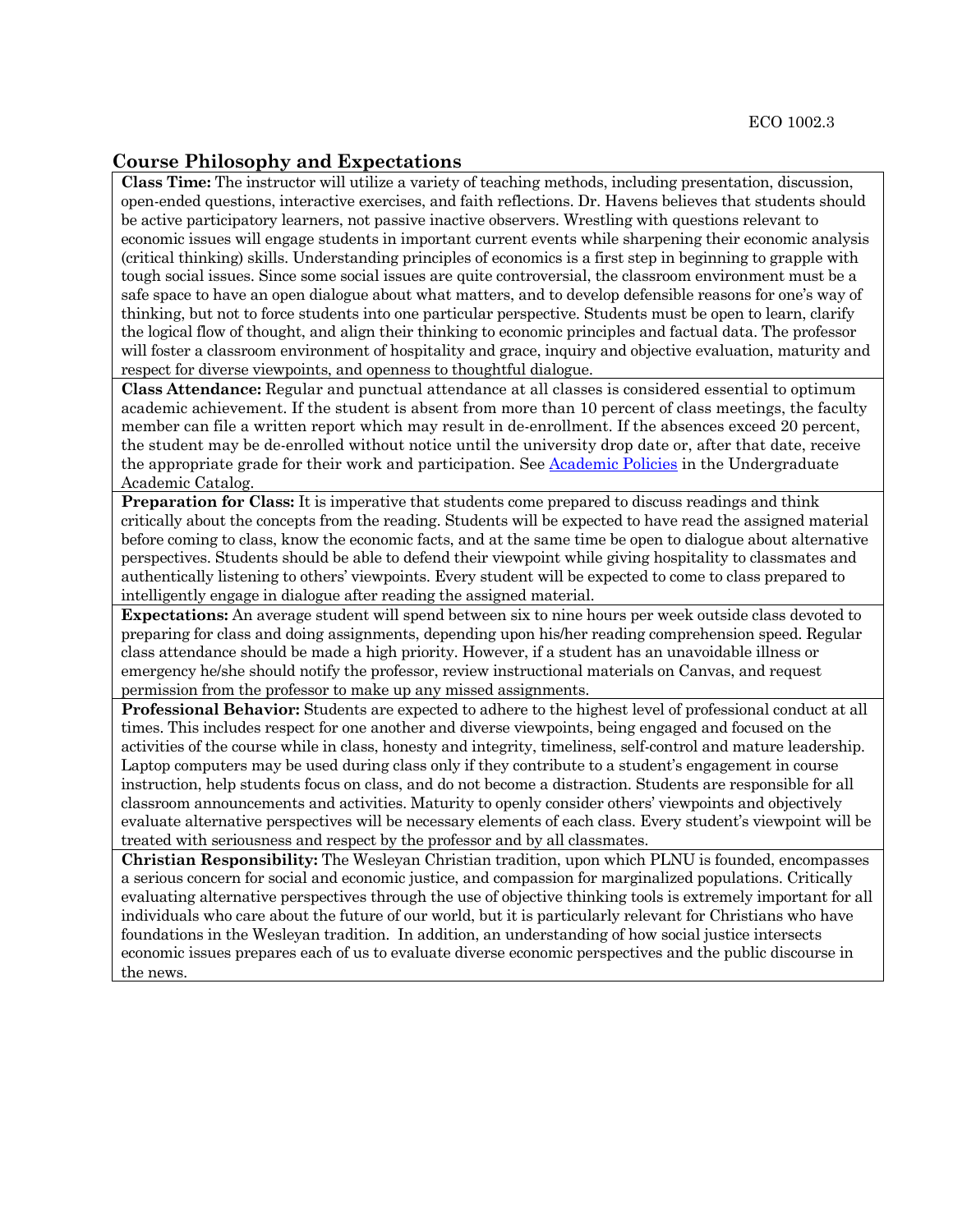### **Course Assignments**

Assignments reinforce conceptual understanding and critical thinking skill development. Regular attention to completing reading assignments, homework and activities will provide the needed reinforcement of content instruction. Homework outside class will be assigned periodically to enhance the student's preparation for content instruction in a particular class and encourage students to read the assigned material. Activities during class reinforce conceptual understanding and the development of critical thinking. Assignments will be graded based on substance, knowledge of factual material in readings, and the clarity of logic and thought. Homework and activities carry a point value which comprises a large percent of the total points for the course, so to be successful in the course a student must consistently attend class and turn in homework and activity assignments. Make-up work will not be allowed unless the instructor has been notified in a timely manner of the situation, including documentation if possible (e.g. university sports or medical record), and receives permission from the professor. *For more information see: Make-up Assignment Process on the following page.*

**In-class Activities (5 points each):** Activities will be given in class regularly, but may occasionally be taken home or given to students to complete outside class. Activities will engage students in active learning, deepen their conceptual understanding, and develop their critical thinking skills. Activities, particularly instructor-generated worksheets, will usually be turned in during class in hard-copy format either individually or by group unless otherwise instructed.

**Homework (10 points each):** Homework outside class will be assigned periodically to enhance the student's preparation for content instruction in a particular class, to ensure students are reading the assigned material, and to build on assigned reading or expand students' thinking about assigned topics. Homework completed outside class will be posted to Canvas and students will be asked to bring their work to class for use in class discussions.

**Faith Reflections (25 points each):** Students will be asked to think about the connection between economic ideas, scriptural texts, and their personal experiences. A faith reflection essay will be assigned at approximately half-way through the semester and again near the end of the semester. Students will be asked to post to a discussion board on Canvas about how the economic concepts learned in the class relate to life and issues that pertain to their faith. Students will need to read other classmates' posts and respond to other students as part of the assignment on Canvas. Students do not have to take a particular faith position, but they do need to think deeply about the questions posed. Faith reflections will be given an initial post due date, and response posts will be due within 48 hours following the initial posts.

**Exams (100 points each):** The purpose of exams is to evaluate the student's comprehension of course concepts since the last exam, their ability to articulate economic concepts, and their ability to apply theoretical concepts to current events and social issues. The format will usually be objective but may include an essay portion. Should essay questions be included, essay answers should articulate deep substantive comprehension, and the synthesis and analysis of topics covered in readings and/or presented in class. Exams will be given in class, and they will be closed book with no electronic devices permitted. Make-ups will not be given without the *prior permission of the instructor* (before the start of the exam) *and a medical doctor's excuse*.

**Final Exam (150 points):** The purpose of the final exam is to evaluate the student's comprehension of the economic concepts and applications from the entire course. Students are responsible for all reading assignments, all in-class material presented, current events and class discussions. The final exam will be distributed approximately 2/3 from the last (fourth) section of course material, and 1/3 from the entire comprehensive course content. The format will be objective but will also usually include an essay portion which will also be used to assess general education learning outcomes. Should essay questions be included, essay answers should articulate deep substantive comprehension, and the synthesis and analysis of topics covered in readings and/or presented in class. The final exam will be given in class, and it will be closed book with no electronic devices permitted. Permission to take the final at a time other than the scheduled final exam period is almost never granted.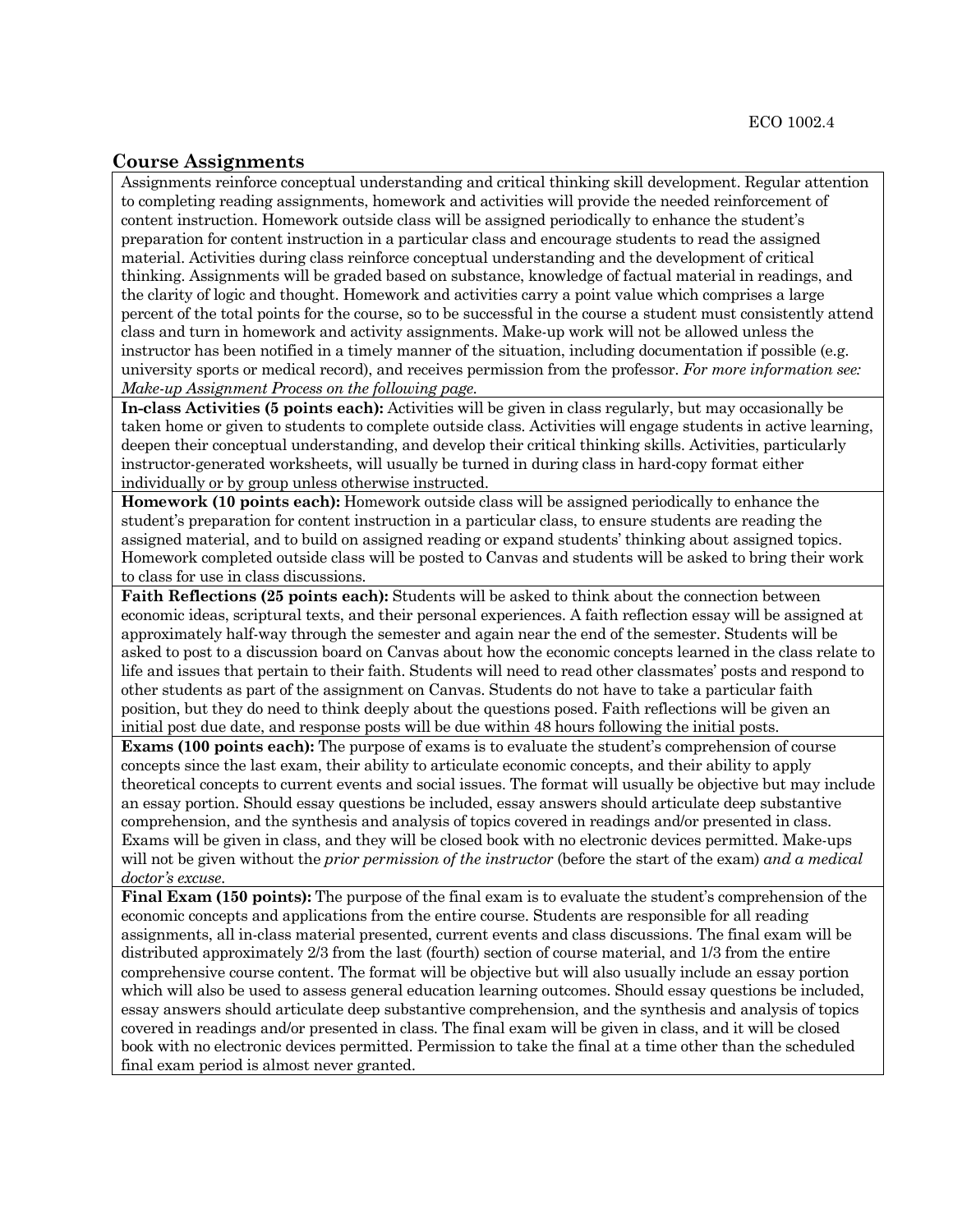### **Course Assignments (continued)**

**Make-up Assignment Process:** Attendance is the most important commitment that will support student success in this course. Class attendance policies of the University will be followed (Catalog). Not only should students show up, but they should come alert, prepared, and ready to learn. In *extremely rare circumstances* when students are sick or have an unavoidable emergency situation, the *make-up policy* appears here.

#### *Make-up Policy & Instructions*

- 1. Email the professor *before* the class session that you must miss, *get permission* to make up the missed work, and prepare a doctor's note or some sort of documentation to substantiate your need to miss class.
- 2. *If permission is granted*, go to Canvas, find the Canvas page for the class session you missed, scroll to the bottom of the page to find the "In Class Activity" for that day, and do the assigned work.
- 3. Submit the make-up work via email or hard copy to the professor *within 2 weeks* of the missed class session. Submit the documentation (#2 above) along with the make-up work.
- 4. Students will *almost never* be allowed to make up more than the University policy allowable maximum number of class absences before de-enrollment (3 weeks of class, or 6 class sessions).

Students are strongly encouraged to make up work when an absence is absolutely unavoidable since inclass work is a significant portion of the class points, and daily work is foundational to understanding the basic economic concepts of the course. Students are also strongly encouraged to speak to the professor in a private meeting if they have accumulated excessive absences, or if it becomes difficult for them to keep up with or meet the standards of the class. The professor is willing to talk about strategies or options for students who are facing unusual problems or unavoidable circumstances, in order to help them succeed.

## **Course Grades**

**Academic Conduct:** Students are expected to display ethical and professional academic conduct at all times in all matters pertaining to this course. Authentic effort, honesty, civility and maturity are expected at all times. The professor cares about the academic performance and personal life of each student. Students are invited to meet with the professor if needs arise for which the professor should be informed or could provide assistance. The areas below provide further detail from the Catalog about university policies and support pertaining to academic conduct.

**Academic Honesty:** Students should demonstrate academic honesty by doing original work and by giving appropriate credit to the ideas of others. Academic dishonesty is the act of presenting information, ideas, and/or concepts as one's own when in reality they are the results of another person's creativity and effort. A faculty member who believes a situation involving academic dishonesty has been detected may assign a failing grade for that assignment or examination, or, depending on the seriousness of the offense, for the course. Faculty should follow and students may appeal using the procedure in the university Catalog. See Academic Policies for definitions of kinds of academic dishonesty and for further policy information.

**Copyright Policy:** Point Loma Nazarene University, as a non-profit educational institution, is entitled by law to use materials protected by the US Copyright Act for classroom education. Any use of those materials outside the class may violate the law.

**Final Examination Policy:** Successful completion of this class requires taking the final examination **on its scheduled day**. The final examination schedule is posted on the Class Schedules site. No requests for early examinations or alternative days will be approved.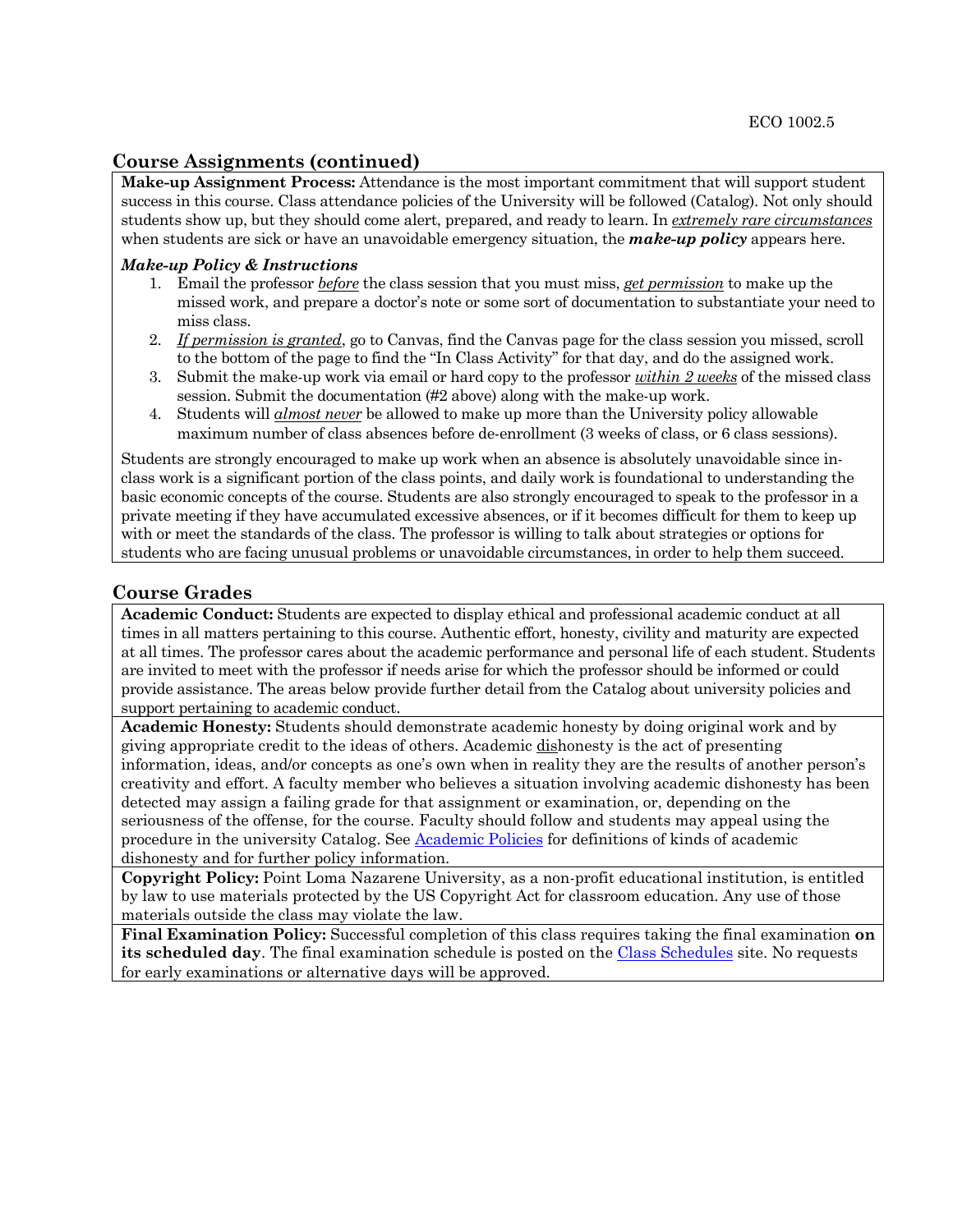### **Course Grades (continued)**

**Academic Accommodations:** While all students are expected to meet the minimum standards for completion of this course as established by the instructor, students with disabilities may require academic adjustments, modifications or auxiliary aids/services. At Point Loma Nazarene University (PLNU), these students are requested to register with the Disability Resource Center (DRC), located in the Bond Academic Center (DRC@pointloma.edu or 619-849-2486). The DRC's policies and procedures for assisting such students in the development of an appropriate academic adjustment plan (AP) allows PLNU to comply with Section 504 of the Rehabilitation Act and the Americans with Disabilities Act. Section 504 (a) prohibits discrimination against students with special needs and guarantees all qualified students equal access to and benefits of PLNU programs and activities. After the student files the required documentation, the DRC, in conjunction with the student, will develop an AP to meet that student's specific learning needs. The DRC will thereafter email the student's AP to all faculty who teach courses in which the student is enrolled each semester. The AP must be implemented in all such courses.

If students do not wish to avail themselves of some or all of the elements of their AP in a particular course, it is the responsibility of those students to notify their professor in that course. PLNU highly recommends that DRC students speak with their professors during the first two weeks of each semester about the applicability of their AP in that particular course and/or if they do not desire to take advantage of some or all of the elements of their AP in that course.

**Points:** Points for assignments in the course will be distributed approximately as follows, with possible minor variability in the number of Activities or Homework assignments required.

| In-class Activities      | $(22 \times 5 \text{ pts})$  | 110 points | 15.7%   |
|--------------------------|------------------------------|------------|---------|
| Homework                 | $(9 \times 10 \text{ pts})$  | 90 points  | 12.9%   |
| <b>Faith Reflections</b> | $(2 \times 25 \text{ pts})$  | 50 points  | $7.1\%$ |
| Exams                    | $(3 \times 100 \text{ pts})$ | 300 points | 42.9%   |
| Final Exam               |                              | 150 points | 21.4%   |
| <b>Total Points</b>      |                              | 700 points | 100.0%  |

**Final Grades:** Course grades will be determined according to the percent of total points earned, as follows. A student's attendance, attitude, and professional behavior will be considered in borderline grade situations.

| <u>,</u>      |            |                                                                             |
|---------------|------------|-----------------------------------------------------------------------------|
| A             | 93-100%    | Exceptional scholarship; mastery of concepts; complete work and attendance  |
| A-            | 90-92.9%   |                                                                             |
| $B+$          | 87-89.9%   | Good scholarship; good grasp of concepts; solid work and attendance         |
| B             | 83-86.9%   |                                                                             |
| <b>B</b> -    | 80-82.9%   |                                                                             |
| $C+$          | 77-79.9%   | Satisfactory scholarship; average understanding of concepts; some missing   |
| $\mathcal{C}$ | 73-76.9%   | work; sporadic attendance                                                   |
| $C$ -         | 70-72.9%   |                                                                             |
| $D+$          | 67-69.9%   | Marginal scholarship; minimal understanding of concepts; missing work; non- |
| D             | 63-66.9%   | committed attendance                                                        |
| D-            | 60-62.9%   |                                                                             |
| F             | $0.59.9\%$ | Unsatisfactory scholarship; failure to meet minimal expectations of course  |